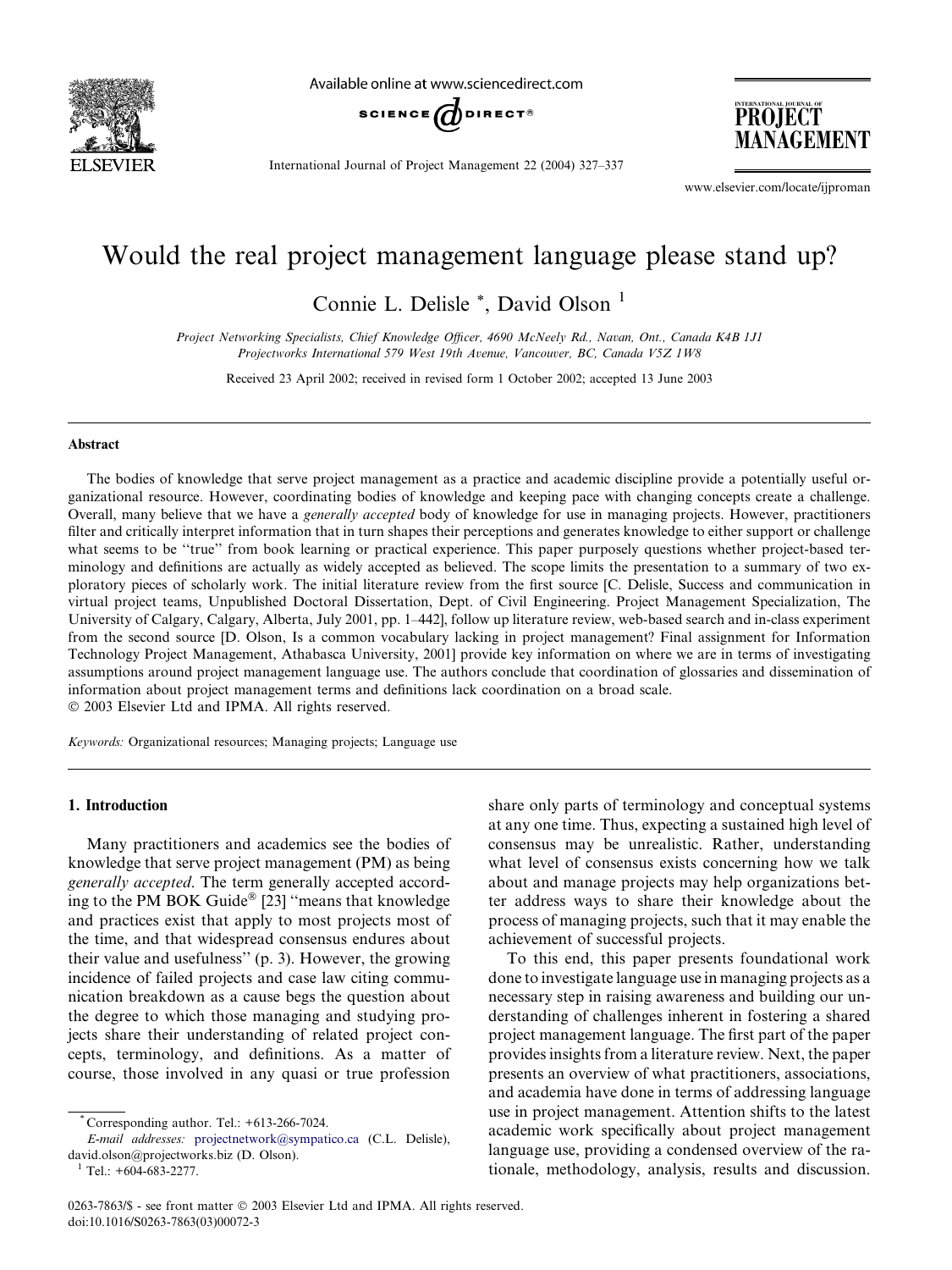This work represents the first of its kind to investigate a Common Language Problem (CLP) in managing projects. The CLP, coined by the author [19] refers to the difficulties inherent in and surrounding language use because meaning appears to be assigned, understood, and communicated in social contexts. Thus, ''individuals create their own meanings and only through [social] agreements do parallel personal meanings develop'' [10] p. 3. Ultimately, ''what we agree to standardize or treat as if it were shared and constant, [and] to create procedures for'' helps us to generate commonly accepted vocabulary [10], p. 5.

The following section of the paper provides practical suggestions about how to work toward creating a common project management language instead of assuming that we have generally accepted meanings about ''project management'' concepts, knowledge and practices. Finally, the authors suggest several areas of future research in the area of language use in the practice of managing projects.

### 2. Do we really have a common language problem?

The fundamental question, ''Is there discussion about the need for or problems in creating a generally accepted project management (PM) language or vocabulary?'' guided an in-depth review of the literature [19]. The initial query included two esteemed business-based subscription databases and two academic databases: Ebsco Business Source Elite; <sup>2</sup> Dow Jones Interactive; <sup>3</sup> Simon Fraser University Catalogue (SFU)<sup>4</sup> and Amicus (the National Library of Canada). <sup>5</sup> Two sets of search terms ''project management''/''terminology''; and "project management"/"vocabulary" did not produce substantial findings. The findings shown in the bulleted list suggest a low level of awareness about project management vocabulary issues:

• Ebsco queries yielded a simple PM glossary published by PC Magazine and one by Infoworld, as well as one article about PM language. <sup>6</sup>

- Dow Jones Interactive queries did not yield any relevant results.
- SFU catalogue queries yielded two results. First, reference to a textbook by Forsberg et al. [8] that only dedicates 2% to the subject content to project vocabulary (i.e., Chapter 4 on ''project vocabulary'' accounts for only 8 of a total of 354 pages). Second, the search identified a dictionary of PM terms by Cleland and Kerzner [2] dating back to the year 1985.
- National Library of Canada Amicus' queries did not yield any relevant results.

While disconcerting, the lack of academic or business discussion about PM language or vocabulary does not mean the absence of a CLP. On a practical level, we see evidence in daunting accounts of failed projects often pointing to communication breakdowns on projects. For example, 7 of 20 projects from multi-industries lost more than \$100 million, citing communication problems as an early symptom of failure.  $\frac{7}{1}$  Many other examples in the initial literature review raise important questions about communication breakdowns whose future answers may help piece together the bigger picture about how people managing and working on projects actually communicate successfully. Some key questions raised include, ''Why do businesses continue to fail in bids to successfully anticipate market twists and turns despite the availability and use of ''better'' communication technologies, knowledge management systems, and PM full-suite software packages? Why do many businesses continue to make expensive incremental improvements in communication technology, but still deliver failed projects? Why do many organizations continue to assume that new employees will catch on to the language inherent in the culture of their new company? Why are assumptions made that the employees will speak a common language when mergers or hostile take over bids force two often divergent cultures to unite?

Given the literature review results and host of unanswered questions, the authors adopt a basic assumption that a CLP does exist. As well, we need a greater awareness and understanding about the reasons for and benefits of having a common vocabulary in managing projects. The next assumption being that this area of research does hold some practical value in terms of business practice. For example, businesses may be interested in finding out just what role communication breakdowns have in failed projects. As well, businesses may benefit from finding out what impact a common vocabulary has on enabling more successful mergers or acquisitions.

<sup>2</sup> A leading subscription-based service that provides access to ''one of the most diverse full text business databases currently available''. It includes popular business magazines, scholarly journals and trade

<sup>&</sup>lt;sup>3</sup> A leading subscription-based information service that provides access to more than ''6000 newswires, newspapers, magazines and trade journals''. [http:www.djinteractive.com.](http://http:www.djinteractive.com) <sup>4</sup> SFUs URL is [http://www.sfu.ca.](http://www.sfu.ca)

<sup>5</sup> The Amicus [\(http://amicus.nlc-bnc.ca/aaweb/amilogine.htm](http://amicus.nlc-bnc.ca/aaweb/amilogine.htm)) database provides users with the ability to ''search over 22 million full records from 500 Canadian libraries''.

<sup>6</sup> Mulder, Louwrens. 1997 July. The Importance of a Common Project Management Method in the Corporate Environment. R&D Management, 27 (3), p. 189.

<sup>7</sup> Project Pathology. Causes, patterns and symptoms of project failure. From the WWW, March 2003. [http://www.thomsett.com.au/](http://www.thomsett.com.au/main/articles/path/toc.htm) [main/articles/path/toc.htm](http://www.thomsett.com.au/main/articles/path/toc.htm)